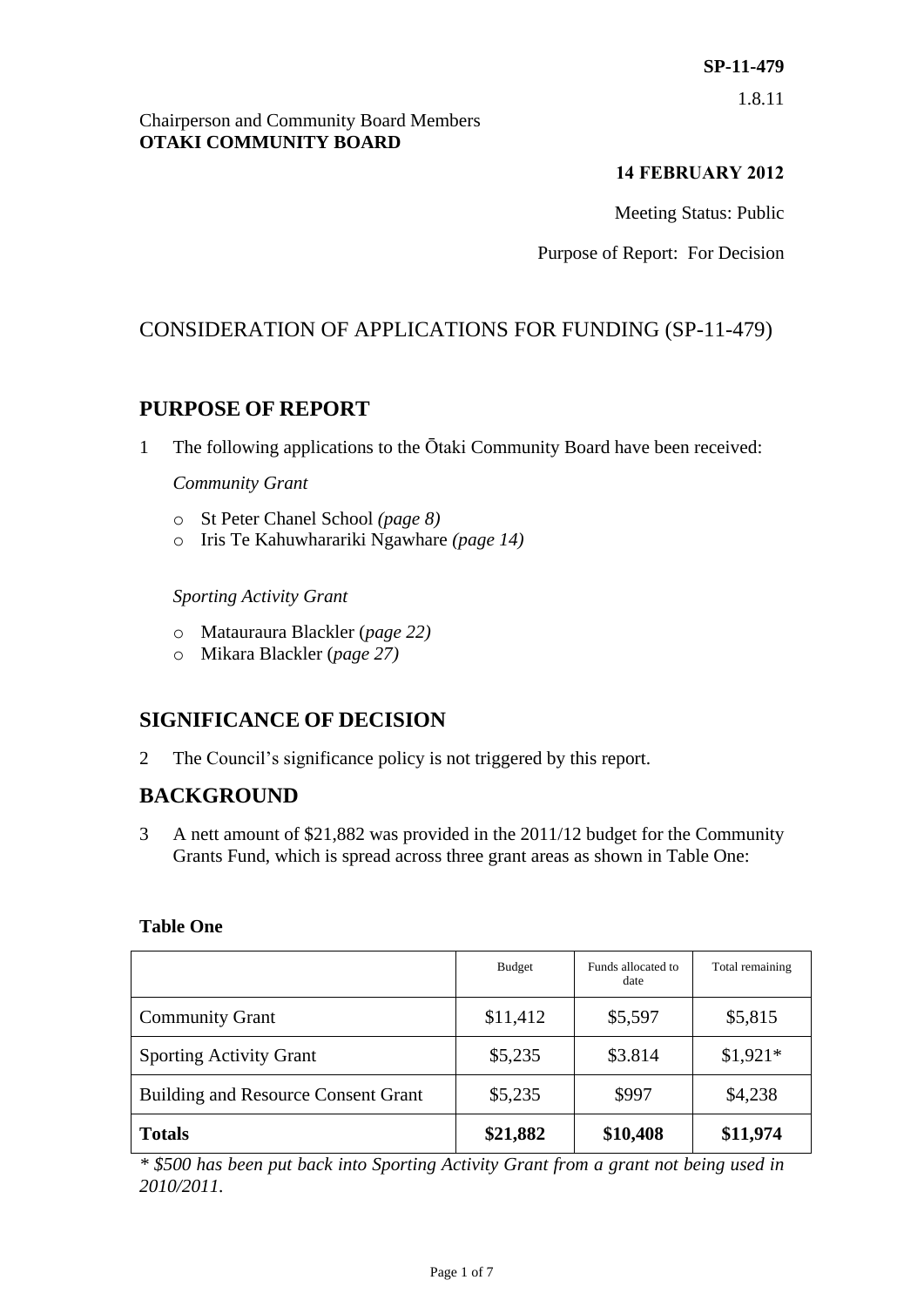## **CONSIDERATIONS**

Issues

- 4 Grants are allocated in accordance with established criteria (copies attached).
- 5 Two applications have been received for a Community Grant.
- 6 Two applications have been received for a Sporting Activity Grant.

#### *Applications to the Community Grants Fund*

- 7 St Peter Chanel School (*page 8)*
	- 7.1 St Peter Chanel School has applied for a grant for \$500 to assist with the costs of reinstating the power to the school swimming pool.
	- 7.2 This application can be considered under Eligibility Purposes 3: *Activities that encourage the development of cultural, environmental, social or educational activities within the local district.*
- 8 Iris Te Kahuwharariki Ngawhare (*page 14)*
	- 8.1 Iris Te Kahuwharariki Ngawhare has applied for a grant for \$500 to assist with the costs of planting fruit and vegetables for the Tahuna Flats Garden.
	- 8.2 This application can be considered under Eligibility Purposes 3: *Activities that encourage the development of cultural, environmental, social or educational activities within the local district.*

#### *Applications to the Sporting Activity Grants Fund*

- 9 Matauraura Blackler *(page 22)*
	- 9.1 Mataauraura Blackler has applied for a grant for \$500 to assist with the costs of attending the Touch NZ Youth Nationals in Nelson.
	- *9.2* This application can be considered under Eligible Purposes: *1. Unique or infrequent sports and active recreation events which are important to the Ōtaki Ward; 2. Special events that will promote the town and enhance opportunities within the town; 3. Activities that encourage the development of sports and active recreation activities within the Ōtaki Ward; 4. Unique and especially meritorious effort in sport or recreation events that otherwise meet none of the above criteria, at the discretion of the Board.*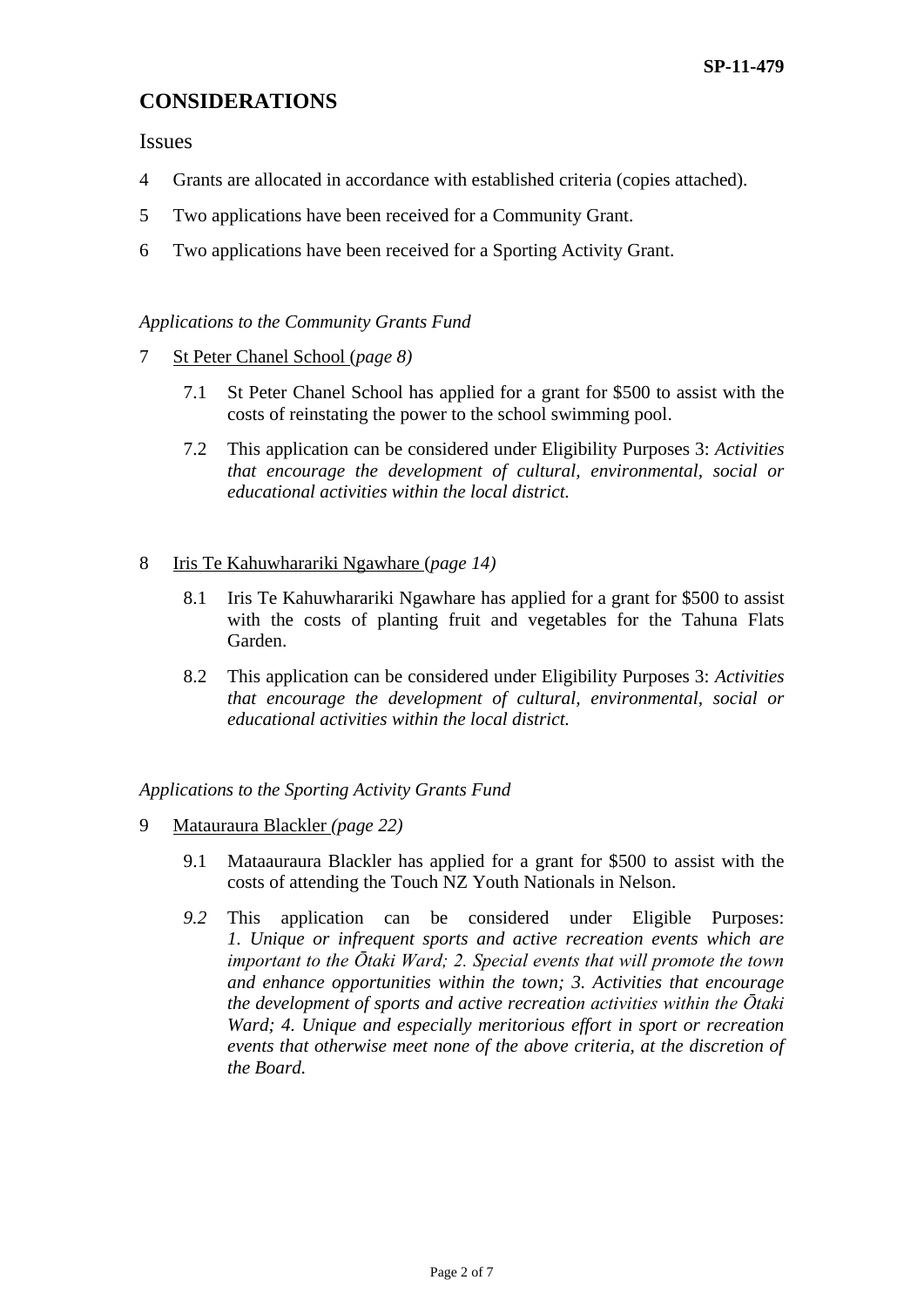- 10 Mikara Blackler *(page 27)*
	- 10.1 Mikara Blackler has applied for a grant for \$500 to assist with the costs of attending the Touch NZ Youth Nationals in Nelson.
	- *10.2* This application can be considered under Eligible Purposes: *1. Unique or infrequent sports and active recreation events which are important to the Ōtaki Ward; 2. Special events that will promote the town and enhance opportunities within the town; 3. Activities that encourage the development of sports and active recreation activities within the Ōtaki Ward; 4. Unique and especially meritorious effort in sport or recreation events that otherwise meet none of the above criteria, at the discretion of the Board.*

#### Financial Considerations

- 11 An amount of \$21,882 was provided in the 2011/12 budget for the Community Grants Fund.
- 12 The following list shows all grants made from the Ōtaki Community Grants, Sporting Activity Grants and the Building & Resource Consents Grants in the 2011/12 financial year for the Board's consideration:

| <b>Meeting</b><br>Date | <b>Recipient</b>                                | <b>Amount</b> | <b>Purpose of Grant</b>                                                                                                      | <b>Report Back</b><br><b>Received</b> |
|------------------------|-------------------------------------------------|---------------|------------------------------------------------------------------------------------------------------------------------------|---------------------------------------|
| 26/7/11                | Laura Petersen                                  | \$500.00      | To assist with the costs of<br>travelling to France for a college<br>trip.                                                   | Received 7/12/11                      |
| 26/7/11                | Ōtaki College Parent<br>Group Te Kāhui<br>Mātua | \$200.00      | To assist with the costs of<br>hosting an official ceremony to<br>bless the new carvings for the<br>entrance to the College. | Received 12/9/11                      |
| 6/9/11                 | Lets Sing Otaki                                 | \$250.00      | To assist with the costs of<br>running the Lets Sing Otaki<br>community singing group.                                       | Received 3/11/11                      |
| 6/9/11                 | Waitohu Home &<br>School Assn                   | \$500.00      | To assist with the costs of<br>security for the Fireworks<br>Extravaganza in November.                                       |                                       |
| 6/9/11                 | Ōtaki Volunteer Fire<br><b>Brigade</b>          | \$267         | To assist with the costs of costs<br>for the Annual Honours<br>Presentation Evening in<br>September.                         | Received 7/11/11                      |
| 6/9/11                 | Diabetes NZ<br>Horowhenua                       | \$180         | To assist with the costs of<br>running Diabetes NZ<br>Horowhenua.                                                            |                                       |
| 6/9/11                 | Ōtaki-Horowhenua<br>College Senior Study        | \$400         | To assist with the costs of the<br>Senior Study Tour of Japan                                                                |                                       |

Community Grants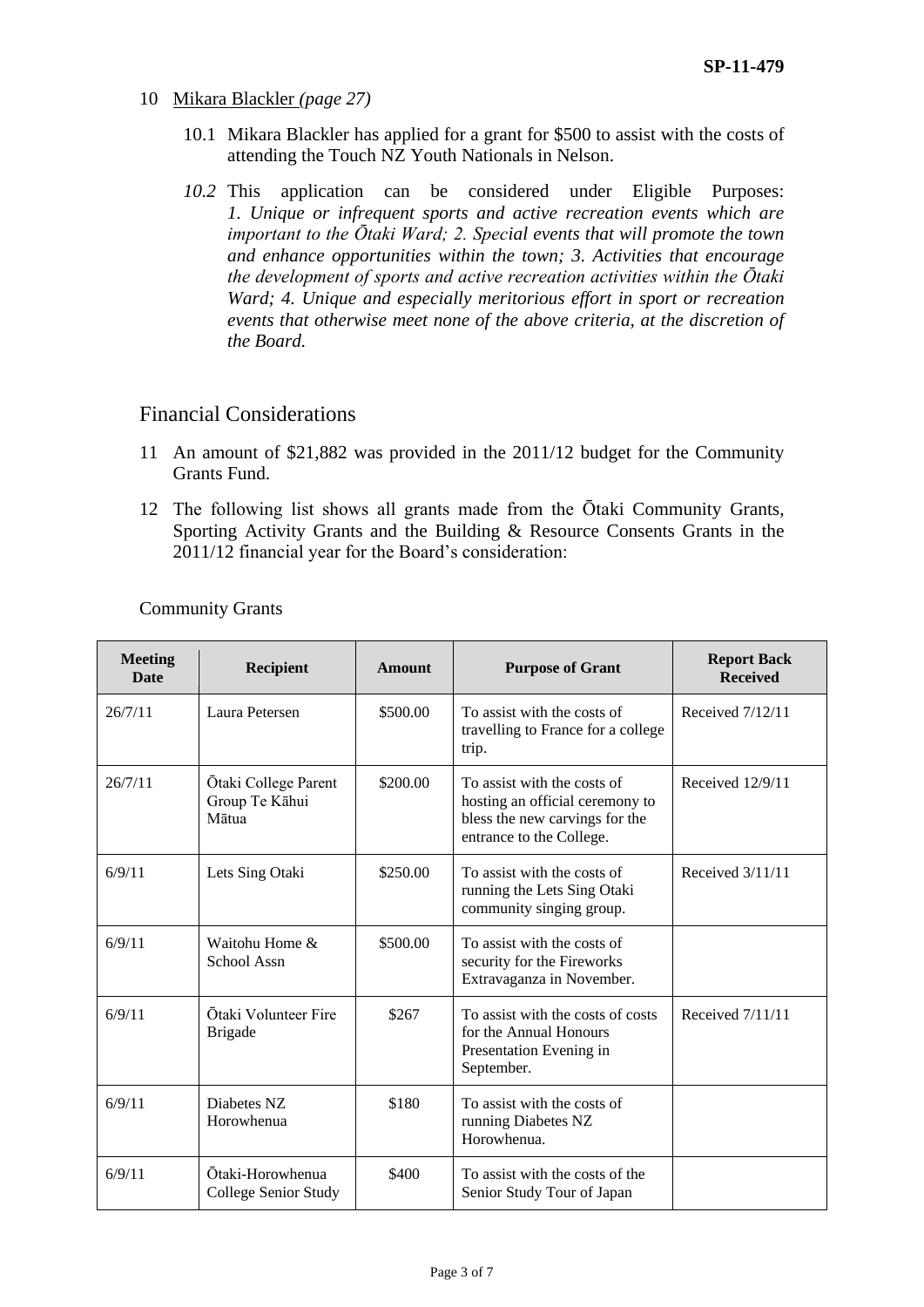|                              | Tour                                         |          | 2011.                                                                                                                   |                   |
|------------------------------|----------------------------------------------|----------|-------------------------------------------------------------------------------------------------------------------------|-------------------|
| 18/10/11                     | Ngati Haumia/Ngati<br>Toarangatira           | \$500    | To assist with the costs of<br>hosting an event on Waitangi<br>Day 2012.                                                |                   |
| 29/11/11                     | Birthright Otaki                             | \$300    | To assist with the costs of<br>running the Big Dig at Otaki<br>Beach.                                                   |                   |
| 29/11/11                     | Otaki Volunteer<br><b>Community Patrols</b>  | \$500    | To assist with Patrol Costs.                                                                                            |                   |
| 29/11/11                     | Horowhenua Adult<br><b>Literacy Services</b> | \$500    | To assist with the costs of<br>starting up a new Literacy<br>Service for Otaki residents.                               |                   |
| 29/11/11                     | Te Horo School                               | \$500    | To assist with the costs of<br>providing entertainment for the<br>Community Christmas Carols in<br>Te Horo.             | Received 29/12/11 |
| 29/11/11                     | Otaki Christmas in the<br>Park               | \$500    | To assist with the costs of<br>running the Otaki Christmas in<br>the Park 2011 event.                                   |                   |
| 29/11/11                     | Kapiti Coast Harness<br>Racing Club          | \$500    | To assist with the costs of<br>childrens entertainment for the<br><b>Summer Festival Harness Sport</b><br>Annual Event. |                   |
| <b>Total Budget</b>          |                                              | \$11,412 |                                                                                                                         |                   |
| <b>Total Granted to date</b> |                                              | \$5,597  |                                                                                                                         |                   |
| <b>Total Remaining</b>       |                                              | \$5,815  |                                                                                                                         |                   |

Sporting Activity Grants

| <b>Meeting</b><br>Date | <b>Recipient</b>                              | Amount   | <b>Purpose of Grant</b>                                                                                               | <b>Report Back</b><br><b>Received</b> |
|------------------------|-----------------------------------------------|----------|-----------------------------------------------------------------------------------------------------------------------|---------------------------------------|
| 26/7/11                | Daisy Davis                                   | \$500.00 | To assist with the costs of<br>attending Regional and National<br>swimming meets from July<br>2011 to March 2012.     |                                       |
| 26/7/11                | Alana Fraser                                  | \$500.00 | To assist with the costs of<br>attending the NZ U15 Girls<br>Development Tour in Australia.                           | Received 8/9/11                       |
| 26/7/11                | Toangina & Te<br>Rangiamōhia Nikora-<br>Davis | \$500.00 | To assist with the costs of<br>attending the NZ Touch Rugby<br>Girls and Boys Elite Academy<br>in Rotorua in October. | Received $6/9/11$                     |
| 26/7/11                | Ōtaki College Senior<br>A Netball Team        | \$500.00 | To assist with the costs of<br>attending the lower North Island<br>Netball Competition in August.                     | Received 8/9/11                       |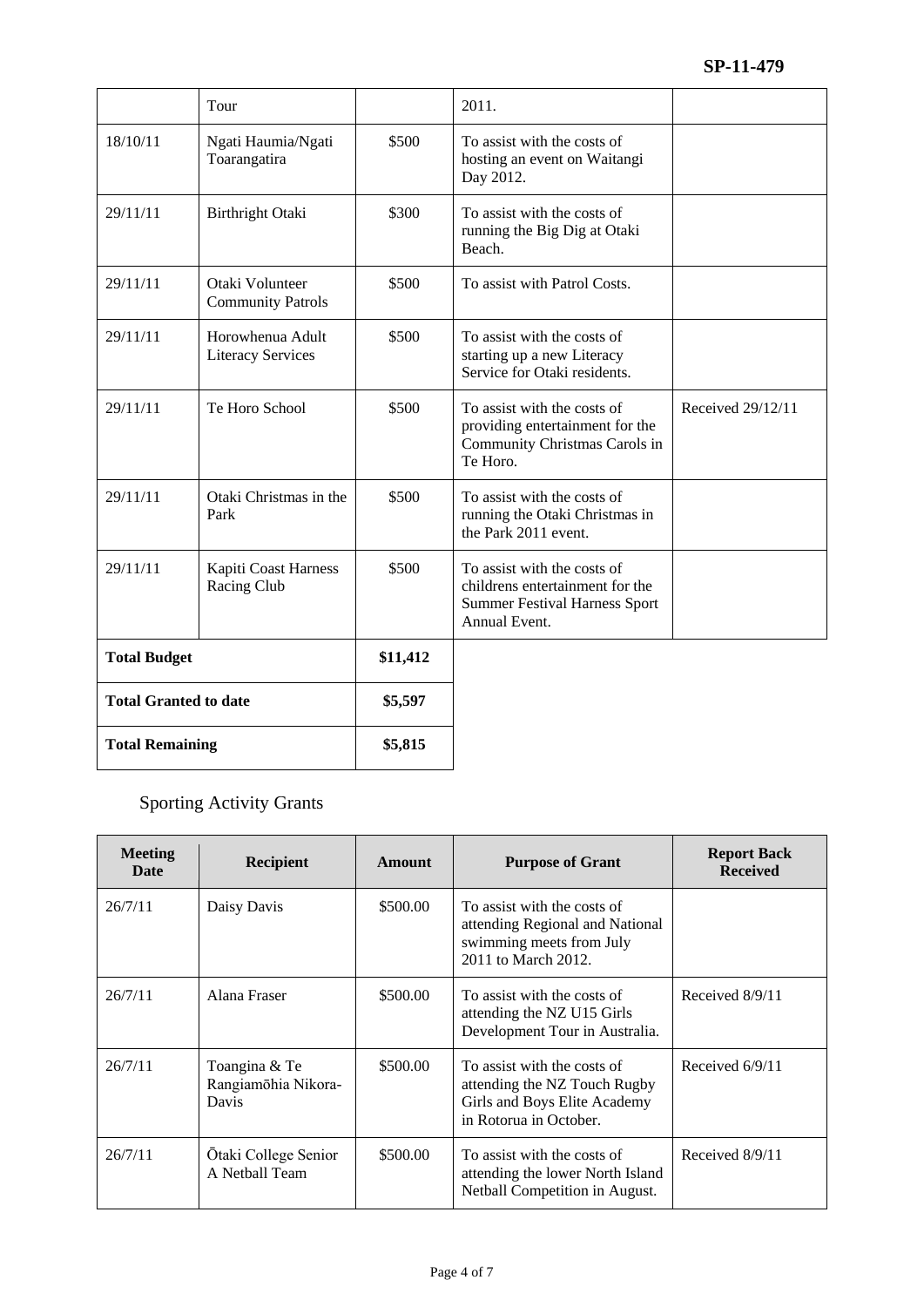| 26/7/11                      | Big Bang Adventure<br>Race                           | \$414.00 | To assist with some of the costs<br>for the Big Bang adventure<br>Race in November.                   | Received 25/11/11 |
|------------------------------|------------------------------------------------------|----------|-------------------------------------------------------------------------------------------------------|-------------------|
| 6/9/11                       | Morehu Connor-<br>Phillips                           | \$500.00 | To assist with the costs of going<br>to Queensland with the NZ<br>Under 17 Boys Touch Team.           |                   |
| 6/9/11                       | Te Aranui Doyle                                      | \$200.00 | To assist with the costs of<br>attending the Wgtn Provinvial<br>U13 programme 2011                    |                   |
| 18/10/11                     | Otaki Athletics Club                                 | \$100    | To assist with the costs of<br>running the 2011-2012 season.                                          |                   |
| 18/10/11                     | Rahui Junior Touch                                   | \$100    | To assist with the costs of<br>running a 12 week touch<br>module for the Otaki<br>Community.          |                   |
| 18/10/11                     | Nga Hapu o Otaki<br>Touch                            | \$100    | To assist with the costs of<br>taking 3 teams to the Maori<br>Touch Nationals in December.            |                   |
| 18/10/11                     | Campbell Collins                                     | \$100    | To assist with the costs of<br>attending the Ricki Herbert<br>Academy in Sydney.                      |                   |
| 18/10/11                     | Otaki College Junior<br>Girls 'A' Volleyball<br>Team | \$100    | To assist with the costs of<br>attending the North Island<br>Junior Volleyball Champs in<br>Tauranga. | Received 9/12/11  |
| 18/10/11                     | Marcus Thompson                                      | \$100    | To assist with the costs of going<br>to the Asia-Oceania Zone<br>Paralympic Qualifiers in Korea.      |                   |
|                              | <b>Cameron Adams</b>                                 | \$500    | Returned to the Otaki<br>Community Board due to not<br>travelling to Australia.                       |                   |
| 29/11/11                     | Joshua Pain                                          | \$100    | To assist with the costs of<br>attending the Ricki Herbert<br>Football Academy.                       |                   |
| <b>Total Budget</b>          |                                                      | \$5,235  |                                                                                                       |                   |
| <b>Total Granted to date</b> |                                                      | \$3,814  |                                                                                                       |                   |
| <b>Total Remaining</b>       |                                                      | \$1,921  |                                                                                                       |                   |

# Building and Resource Consent Grants

| <b>Meeting</b><br><b>Date</b> | Recipient                  | Amount   | <b>Purpose of Grant</b>                                                             | <b>Report Back</b><br><b>Received</b> |
|-------------------------------|----------------------------|----------|-------------------------------------------------------------------------------------|---------------------------------------|
| 26/7/11                       | Big Bang Adventure<br>Race | \$192.00 | To assist with some of the costs<br>for the Big Bang adventure<br>Race in November. |                                       |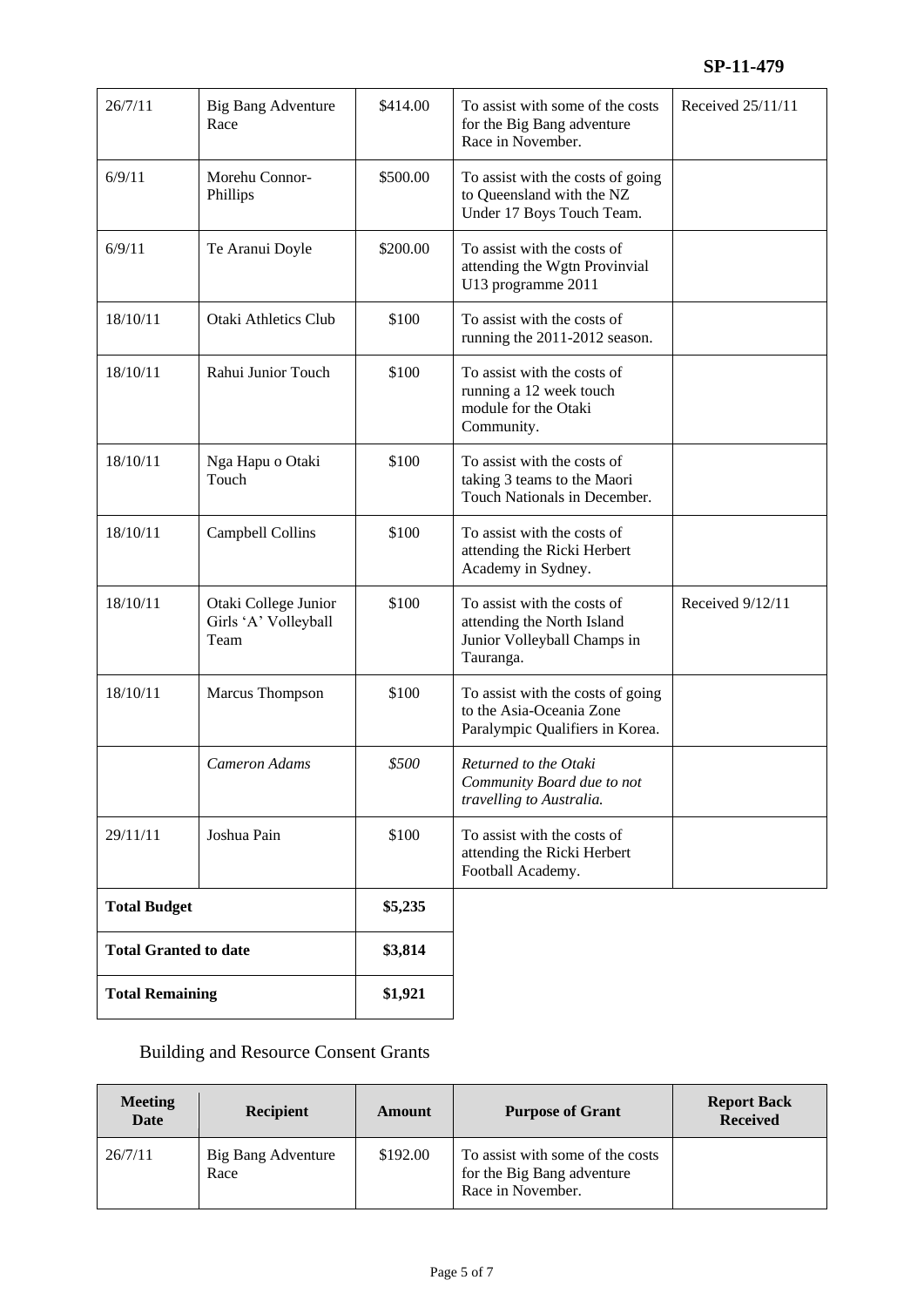| 6/9/11                       | Otaki Volunteer Fire<br><b>Brigade</b> | \$233   | To assist with the costs of costs<br>for the Annual Honours<br>Presentation Evening in<br>September. | 1/11/11                   |
|------------------------------|----------------------------------------|---------|------------------------------------------------------------------------------------------------------|---------------------------|
| 6/9/11                       | Diabetes NZ<br>Horowhenua              | \$72    | To assist with the costs of<br>running Diabetes NZ<br>Horowhenua.                                    |                           |
| 29/11/11                     | Te Kura Kaupapa<br>Maori o Te Rito     | \$500   | To assist with the costs of<br>facility hire for the Wiki<br>Hakinakina.                             | Part received<br>23/12/11 |
| <b>Total Budget</b>          |                                        | \$5,235 |                                                                                                      |                           |
| <b>Total Granted to date</b> |                                        | \$997   |                                                                                                      |                           |
| <b>Total Remaining</b>       |                                        | \$4,238 |                                                                                                      |                           |

## Delegation

13 The Ōtaki Community Board has the authority to:

*"consider and approve the allocation of community-based grant funds as deemed appropriate under agreed criteria of both existing schemes and any granting schemes that may be approved through the Annual Plan process or the Long Term Council Community Plan (LTCCP) process."*

## Other Considerations

14 There are no other considerations relating to this report.

## **RECOMMENDATIONS**

- 15 That the Ōtaki Community Board approves a funding grant to be made to St Peter Chanel School of \$.................... from the Community Grants Fund, to assist with the costs of reinstating the power to the school swimming pool.. (*page 8)*
- 16 That the Ōtaki Community Board approves a funding grant to be made to Iris Te Kahuwharariki Ngawhare of \$.................... from the Community Grants Fund, to assist with the costs of planting fruit and vegetables for the Tahuna Flats Garden. (*page 14)*
- 17 That the Ōtaki Community Board approves a funding grant to be made to Matauraura Blackler of \$................. from the Sporting Activity Grants Fund, to assist with the costs of attending the Touch NZ Youth Nationals in Nelson. *(page 22)*
- 18 That the Ōtaki Community Board approves a funding grant to be made to Mikara Blackler of \$................. from the Sporting Activity Grants Fund, to assist with the costs of attending the Touch NZ Youth Nationals in Nelson. *(page 27)*